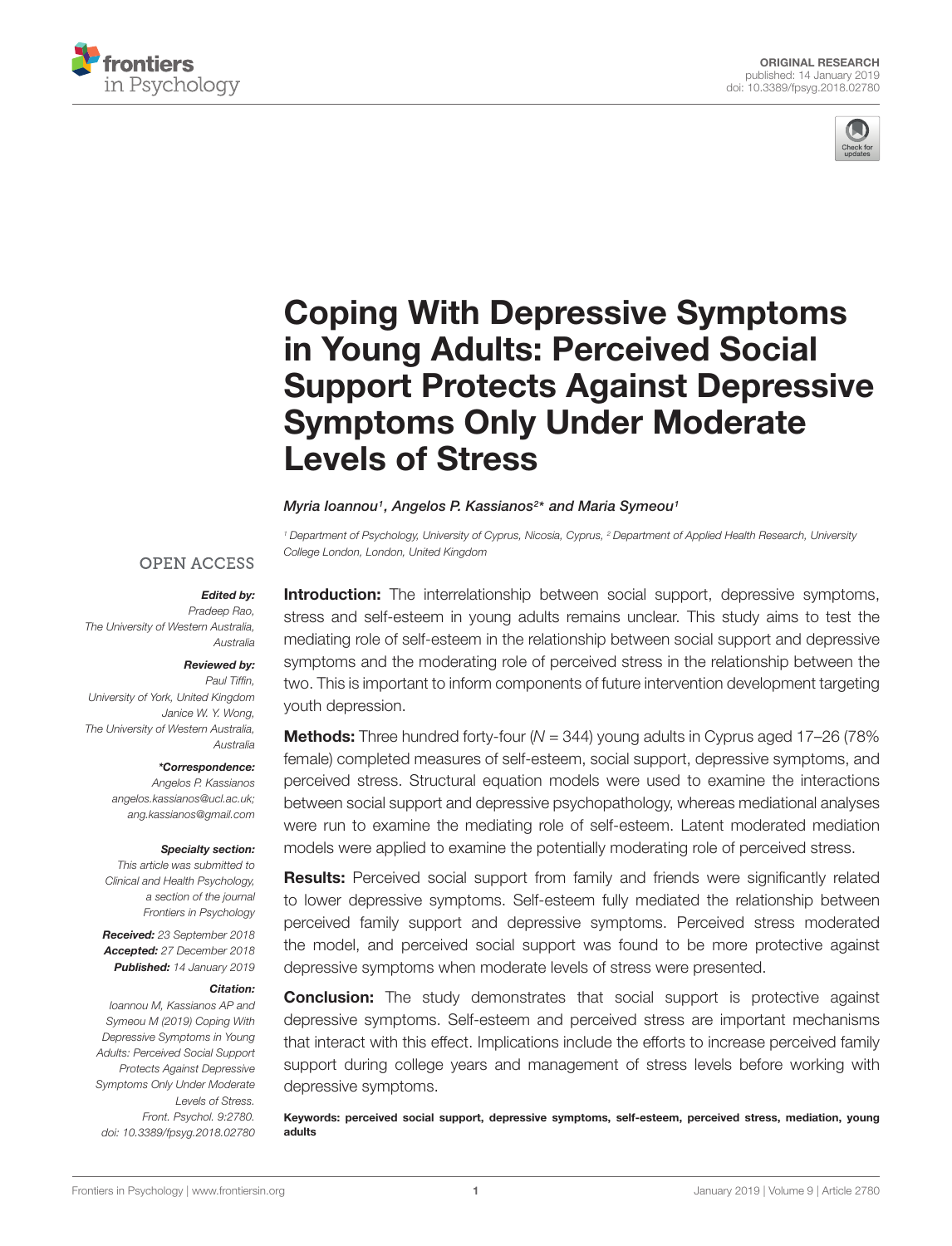# INTRODUCTION

Perceived social support refers to how individuals perceive friends, family members and others as sources available to provide material, psychological and overall support during times of need. Perceived social support has been consistently related to well-being, as the perceived levels of support, love, and care can provide positive experiences (e.g., [Siedlecki et al.,](#page-9-0) [2014\)](#page-9-0). A review suggested that high perceived social support is related to better physical and mental health outcomes as well [\(Uchino et al.,](#page-10-0) [2013\)](#page-10-0).

# Social Support and Relationships With Stress and Depressive Symptoms

Perceived social support and connectedness have been found to be stronger predictors of decreased depression in young adults than gender, self-esteem, and sleep quality [\(Armstrong and](#page-9-1) [Oomen-Early,](#page-9-1) [2009\)](#page-9-1). Numerous studies have been concerned with the role of perceived social support from parents, peers and the school in the reduction of depressive symptomatology in children and adolescents (e.g., [Rawana,](#page-9-2) [2013\)](#page-9-2).

Additionally, theoretical efforts have been made as well to understand the relationship between social support and depression. Based on the stress-mobilizing hypothesis, stress encourages individuals to seek social support [\(Singh and](#page-9-3) [Dubey,](#page-9-3) [2015\)](#page-9-3). However, one should note the high correlation between stress and psychological distress and especially the high comorbidity between stress and depression. This high comorbidity may explain a spurious positive relationship between depression and perceived social support [\(Starr et al.,](#page-9-4) [2014\)](#page-9-4).

The psychological pathways that mediate the association between perceived social support and mental health outcomes need to be further investigated [\(Uchino et al.,](#page-10-0) [2013\)](#page-10-0). This evidence is necessary in the effort to theoretically understand the functions of perceived social support, and to inform appropriate areas for interventions that could limit the negative effects of low social support on mental health. One important parameter involved in the relationship between social support and mental health is self-esteem.

## Perceived Social Support and Self-Esteem

According to the social-cognitive perspective, perceived social support promotes self-esteem, which subsequently leads to positive mental health outcomes [\(Lakey and Cohen,](#page-9-5) [2000\)](#page-9-5). Perceived social support is suggested to be associated with positive thoughts about self; hence the direct and indirect impact on mental health outcomes through self-esteem. However, the way young adults think about social ties and support may activate different self-evaluations. For example, some may interpret social support as an indicator of their social acceptance and may activate positive self-schemas (e.g., a lovable person). On the other hand, others may interpret social support as an indicator of negative qualities (e.g., a weak person). Social support may trigger conflict and comparison with others, in cases that negative self-evaluations are produced after receiving social support. For

instance, evidence suggests that perceived social support may actually carry a self-esteem threatening message at times, as receiving high social support may be interpreted as a sign of low coping ability, which in turn might increase distress [\(Choenarom et al.,](#page-9-6) [2005\)](#page-9-6). A more recent theoretical perspective suggests that providers of social support help the recipient through the regulation of affect, thought and action and that people who produce favorable affect and higher self-esteem to the recipients of their support are more likely to be perceived as supportive [\(Lakey and Rhodes,](#page-9-7) [2015\)](#page-9-7). It is not clear under which circumstances social support could either enhance or threat selfesteem.

A bidirectional relationship between social support and selfesteem has been previously reported. [Lee et al.](#page-9-8) [\(2014\)](#page-9-8) found that social support mediates the relationship between self-esteem and depression, and at the same time self-esteem mediates the relationship between social support and depression. Perceived social support may improve psychological health through its effect on self-worth, sense of security and belonging, which are components of higher self-esteem. Social support provides a reassurance of self-worth, as it gives the perception that one is valued and accepted by others. At the same time however, the relationship between social support and self-esteem might be bidirectional. As an example, having low self-esteem may impact perceptions regarding social support and limit efforts to reach out for support, or may promote remembering negative aspects of past social interactions [\(Swann et al.,](#page-10-1) [2003\)](#page-10-1).

[Kleiman and Riskind](#page-9-9) [\(2012\)](#page-9-9) tested the mediating role of self-esteem in the relationship between perceived and reenacted social support, and suicidal ideation. They found that perceived social support was associated with increased self-esteem, and self-esteem increased the utilization of social support sources. The resulted model with reciprocal relations between selfesteem and social support partially buffered suicidal ideation. Recently, a longitudinal 4-year study with five waves in Australian adolescents [\(Marshall et al.,](#page-9-10) [2014\)](#page-9-10) showed that self-esteem was a stronger predictor of perceived social support quality and of the size of the social support network of the adolescents, compared to the reversed effect from perceived social support on self-esteem. This finding, however, may reflect a developmental effect, as adolescents place particular importance on positive self-beliefs that increase their confidence in relationships and results in the desire of more intimate relationships; hence the higher perceived social support quality.

# Summary of Previous Findings and Conflicting Evidence

Even though a number of studies suggested different mechanisms of the impact of perceived social support on mental health outcomes, the specific pathways through which perceived social support promotes young adults' mental health are not wellknown [\(Feeney and Collins,](#page-9-11) [2014\)](#page-9-11). At the same time, some findings suggest that high perceived social support may not always promote mental health, but may actually be associated with increased distress [\(Seidman et al.,](#page-9-12) [2006\)](#page-9-12). Specifically, receiving high levels of support may activate self-doubting and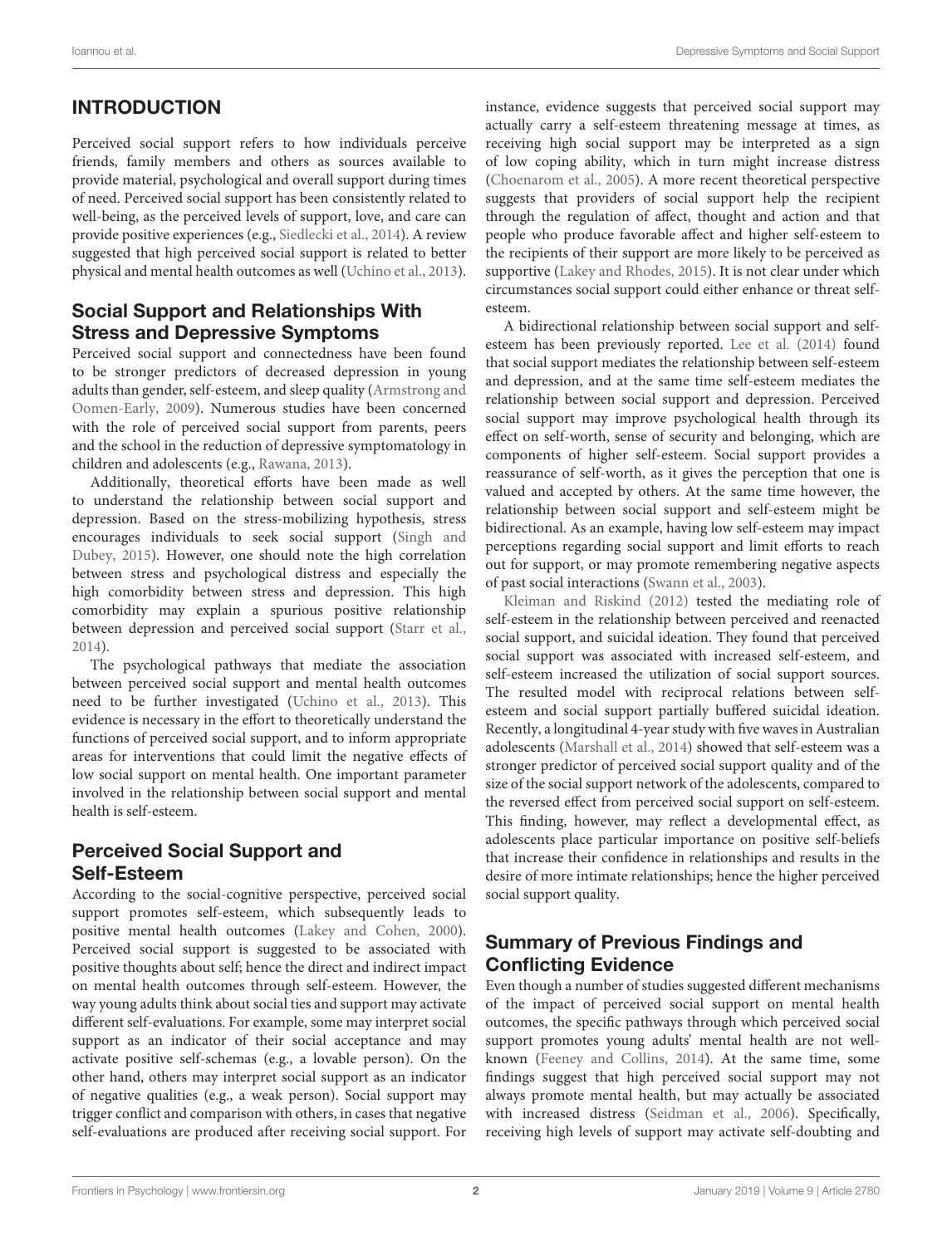low self-worth due to the perception that one is not capable to take care of himself (e.g., [Lepore et al.,](#page-9-13) [2008\)](#page-9-13). Perceived social support may actually be a "mixed blessing" that helps to reduce negative outcomes for some people, but increases psychological distress for others [\(Bolger,](#page-9-14) [2014\)](#page-9-14). Specifically, receiving more or less support that a person has provided (over-benefit and underbenefit, respectively) can be psychologically distressing, as this may be related to lower self-esteem and depressed mood.

Specific mental health problems may be related to lower perceived social support leading to conflicting evidence concerning the moderating role of stress in the relationship between social support and mental health outcomes. To illustrate, the perception of the stressful situation that one could not handle by themselves may limit the sense of mastery, productivity and functionality, leading to increased distress. Individuals with anxiety disorders may perceive that social support cannot buffer the negative impact of stress on mental health or protect against the impairments associated with anxiety disorders [\(Panayiotou and Karekla,](#page-9-15) [2013\)](#page-9-15). Therefore, perceived social support may not be able to limit the effects of anxiety disorder on other mental health outcomes, such as depression. However, the interactions between social support, stress and depression are not always conclusive. For example, reviews of the literature point out an association between low perceived social support and poor mental health, which exists even if stress is not present [\(Lakey and Orehek,](#page-9-16) [2011\)](#page-9-16), and not necessarily when there is comorbid stress [\(Lakey and Cronin,](#page-9-17) [2008\)](#page-9-17).

Previous evidence suggests that only certain sources of support may have predictive utility after the experience of negative life events [\(Burton et al.,](#page-9-18) [2004\)](#page-9-18). Within this context, the examination of multiple sources of social support is important, though this has not been clearly emphasized in the literature. Also, the research exploring the importance of self-esteem in understanding the impact of perceived social support on mental health outcomes and particularly depression is still vague. Though a number of studies are concerned with the role of selfesteem in depression (for meta-analytic evidence see [Sowislo and](#page-9-19) [Orth,](#page-9-19) [2013\)](#page-9-19), concurrent investigations controlling for perceived social support and perceived stress and the effect of self-esteem on depression and anxiety are limited.

## The Present Study

This study combines the evidence investigating mechanisms explaining the effect of perceived social support on depression, and the literature exploring the effects of stress levels on the relationship between depression and perceived social support. Previous studies suggest that clinical and subclinical depression affects a considerable population of young adults, i.e., university and college students [\(Armstrong and Oomen-Early,](#page-9-1) [2009;](#page-9-1) [Lee](#page-9-8) [et al.,](#page-9-8) [2014\)](#page-9-8). Also, during the transition to university or college, a number of major changes occur regarding the renewal and reorganization of students' social network, which involves meeting new people and forming new intimate relationships. Perceived social support from family is also changed during this period of time, depending on student's distance from home, previous relationships with parents and siblings and financial dependency. Therefore, we aimed to recruit young adults, in order to explore the interrelations between social support, selfesteem and depression. Given the diverse findings on the role of perceived stress, we aimed to explore how it can alter the interrelations between depression, social support and self-esteem.

We hypothesized that:

- (a) Perceived social support would be related to lower levels of depressive symptoms.<sup>[1](#page-2-0)</sup>
- (b) Self-esteem would be a mediator of the relationship between perceived social support and depression.
- (c) Perceived stress would be a moderator of the model between perceived social support, self-esteem, and depression. We expected that perceived social support would have a depression-buffering effect in cases of lower perceived stress (low and moderate levels of stress), since individuals with lower stress would be better able to keep people close to them and continue receiving support. As people with lower stress may perceive support as more positive than people with high perceived stress, we expected that perceived social support would be related to less distress for those young adults.

# MATERIALS AND METHODS

## Participants and Procedure

This is an observational non-interventional study with low risk for participants. The Cyprus Bioethics Committee prescreened and provided approval to the study. Participants were undergraduate and post-graduate students at the University of Cyprus in 2015, who provided informed consent to participate in a larger study involving the validation of the Multidimensional Scale of Perceived Social Support (MSPSS) in Greek [\(Zimet](#page-10-2) [et al.,](#page-10-2) [1990\)](#page-10-2). The required sample size was computed through the G∗power software with the parameters of multiple regression (as we considered the existence of three predictors including perceived social support, perceived stress, and self-esteem). In order to be able to detect a small effect size of  $f^2 = 0.05$ the required sample was 312 participants  $[\lambda = 15.60, \text{ critical}]$  $F(308) = 3.03$ , actual power = 0.95]. The participants were randomly selected from different university courses offered. We randomly selected courses from the weekly schedule and questionnaires were administered to these courses after the written consent of the courses' directors and the verbal consent of the students. The average time for the completion of questionnaires was 15 min. The calculation of the intra-class correlation showed that ICC =  $0.08$  (95% CI 0.074, 0.093), supporting that individuals from the same group (i.e., class) were not similar in terms of their values and that multilevel management of the data (i.e., class, individual) was not advisable.

<span id="page-2-0"></span><sup>&</sup>lt;sup>1</sup>The literature on the relationship between social support and depression is not conclusive regarding the direction of the relationship. However, a previous pilot study of our research team applied a cross-lagged longitudinal design and supported that the effect of perceived social support on depression was significant  $(b = -0.19, p = 0.002)$ , and that the reversed reciprocal effect of depression on perceived social support was smaller in magnitude and non-significant ( $b = -0.03$ ,  $p > 0.05$ ). The direction of the relationship and the formation of the first hypothesis were based on the pilot data.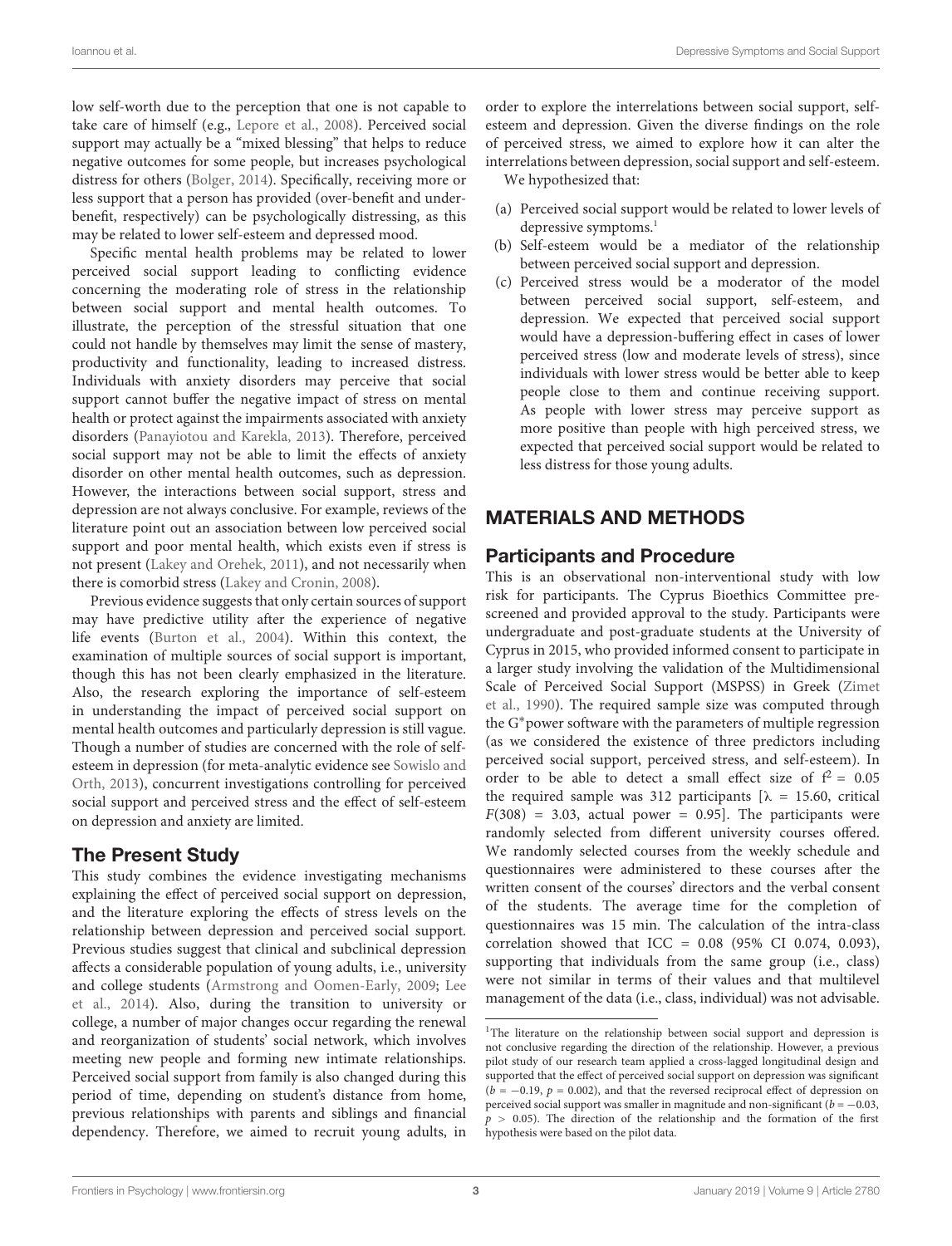## Measures

The participants completed socio-demographic information, such as their age, gender, family status, living status, level and year of degree, and a battery of questionnaires.

## Multidimensional Scale of Perceived Social Support

The MSPSS is a self-report 12-item instrument capturing the multidimensionality of perceived social support, through items that measure social support from family, friends and a special person (significant other). The three subscales of family, friend, and significant other perceived social support consist of four items, rated on a seven-point Likert scale ranging from "very strongly disagree" to "very strongly agree." The subscales' discriminant validity is satisfactory and the instrument has good psychometric properties in terms of validity and reliability index for all three subscales ranging from 0.85 to −0.92 and 0.87 to 0.93 for the whole scale [\(Budge et al.,](#page-9-20) [2013\)](#page-9-20). Sample items of the instrument include: "There is a special person with whom I can share my joys and sorrows" (support from a specialperson/significant other subscale), "I can talk about my problems with my family" (family support subscale) and "I can count on my friends when things go wrong" (friends' support subscale). The total score of the three subscales is summed to create the total score of perceived social support with higher scores indicative of higher perceived social support. The scale was translated to Greek using the forward-backward translation. It was forward translated from English to Greek by two authors (APK and MS) and back-translated to English by a third author (MI) who was not aware of the original items in English. Any discrepancies were resolved by consensus. Then, the scale was piloted with 10 students, who tested the clarity of the concepts and items of the scale.

#### Center for Epidemiological Studies – Depression Scale

The Center for Epidemiological Studies – Depression Scale (CES-D scale) [\(Radloff,](#page-9-21) [1977\)](#page-9-21) is a self-report instrument consisting of 20 items measuring depression that cover affective, somatic, and cognitive and psychological symptoms. Responses are based on frequency of symptoms during the last week, on a four-point Likert scale ranging from "rarely or none of the time last week (less than 1 day of the week)" to "most or all of the time during last week (from 5 to 7 days of the week)." The items of the scale include "I did not feel like eating; my appetite was poor" (somatic symptom), "I had crying spells" (affective symptom), "I thought that my life had been a failure" (cognitive symptom) and "I felt depressed" (psychological symptom). The scale also includes four positively worded items, which were reversed and the scores in each item are summed up in order to form the total depression score, in which higher scores indicate higher depression. The CES-D scales' reliability index ranges from 0.90 to 0.96. The Greek version has good psychometric properties including high internal consistency, high test–retest reliability and high sensitivity and specificity at the cutoff level of 23/24 for depressive disorder [\(Fountoulakis et al.,](#page-9-22) [2001\)](#page-9-22). Due to the present study focusing on a college population, depressive symptoms were treated as a continuous instead of a

dichotomous outcome that would categorize individuals based on the depressive disorder cutoff.

## Rosenberg Self-Esteem Scale

The Rosenberg Self-Esteem Scale (RSES) [\(Rosenberg,](#page-9-23) [1965\)](#page-9-23) is a self-report instrument consisting of 10 items measuring self-esteem. The items are rated on a four-point Likert scale ranging from "strongly agree" to "strongly disagree." The scale was validated using a Greek-speaking population in Cyprus [\(Panayiotou and Papageorgiou,](#page-9-24) [2007\)](#page-9-24). Items include items such as "I feel that I'm a person of worth." The negatively worded items are reverse scored and the scores in each item are summed up in order to form the total self-esteem score, in which higher scores indicate higher self-esteem. The scale has generally high reliability index ranging from 0.82 to 0.93.

## Perceived Stress Scale-14

The Perceived Stress Scale-14 (PSS-14) [\(Cohen et al.,](#page-9-25) [1983\)](#page-9-25) is a self-report instrument consisting of 14 items assessing the perception of stressful experiences by asking individuals to rate how frequently they have feelings and thoughts related to events and situations that occurred during the previous month. The items are rated in a five-point Likert scale ranging from "never" to "very often." The scale includes items such as "In the last month how often have you felt that you could not cope with all the things that you had to do?" The positively worded items are reversed and the scores in each item are summed up in order to form the total perceived stress score, in which higher scores indicate higher perceived stress. The scale has good psychometric properties with adequate internal consistency ranging from 0.77 to 0.90 [\(Lee,](#page-9-26) [2012\)](#page-9-26). The PSS was validated in Greek in non-clinical settings [\(Andreou et al.,](#page-9-27) [2011\)](#page-9-27).

## Data Analysis

Data were screened for missing values and a missing value analysis was run to examine if there were systematically missing values in particular items. Correlation analyses between the variables under study were conducted. Due to the potential conceptual overlap between depression and self-esteem – as selfesteem is considered an identifying symptom of depression-, the correlations were calculated both using the total depressive symptoms and the depressive symptoms excluding the ones overlapping with self-esteem measure (questions 4 and 9 of the CES-D). Related to the above, partial correlations were calculated for among the variables due to the high comorbidity between anxiety, depression and self-esteem, as observed in previous studies as well (e.g., [Hranov,](#page-9-28) [2007\)](#page-9-28). Both exploratory factor analyses and confirmatory factor analyses (CFAs) were run in order to examine and confirm the factorial structure of the questionnaires. Then, structural equation modeling (SEM) and multi-group analyses were used to test the hypotheses of the present study. SEM was preferred against mediate regression models, in order to concurrently examine mediating and moderating variables while concretely accounting for measurement error and to avoid Type I error [\(Byrne,](#page-9-29) [2009\)](#page-9-29).

To test if self-esteem mediated the relationship between social support and depression we evaluated if the direct effect (from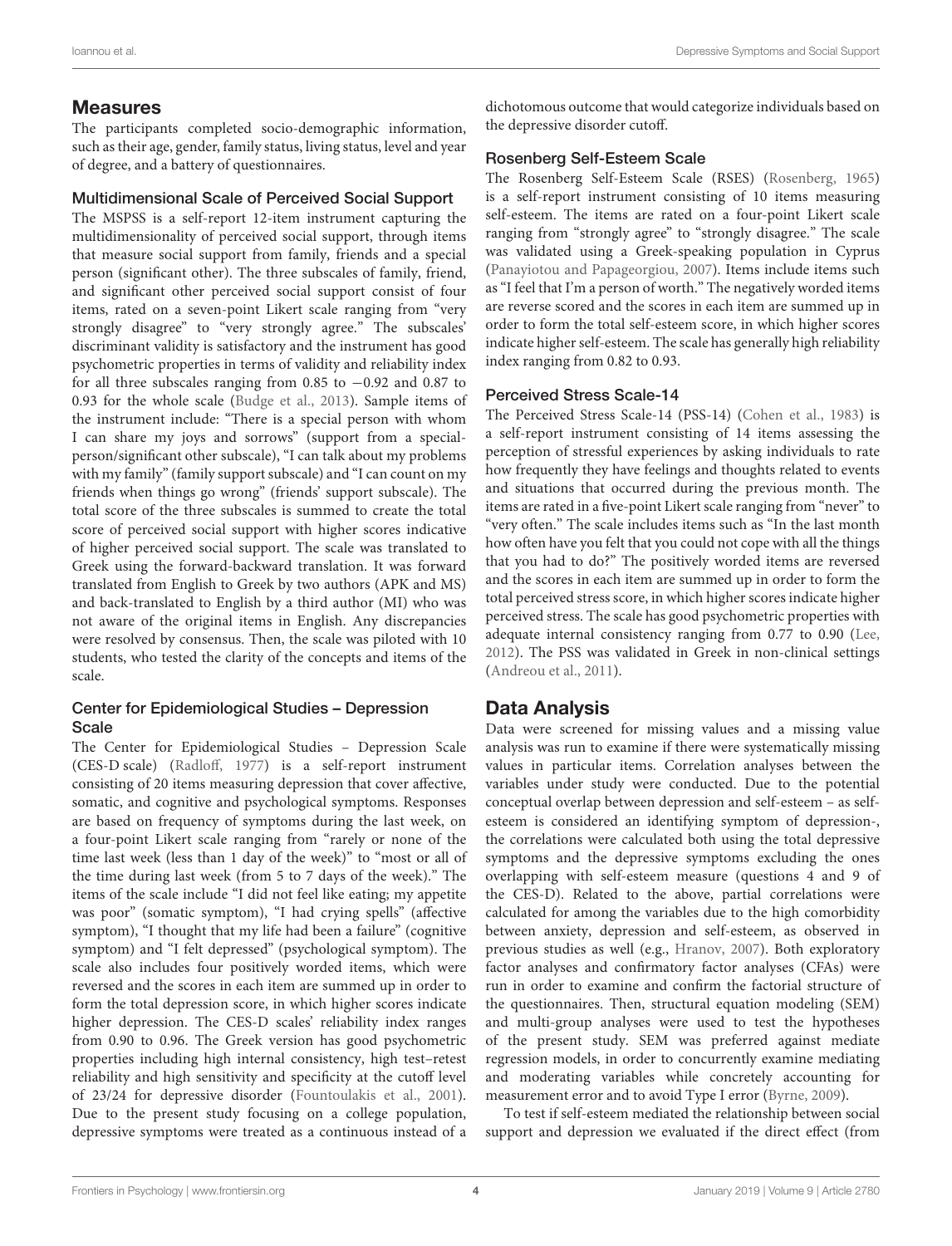social support to depression) remained significant after adding self-esteem in the model and also evaluated the change in the variance of depression explained. Two ways are proposed for the examination of the moderating role of perceived stress, when using Mplus. Specifically, when latent variables are involved, the examination of the interaction between the moderating variable and the mediational variable is suggested. Latent moderated structural equations (LMS) have been showed to be accurate in terms of estimated effects and confidence intervals, when compared to regression, which underestimates the magnitude of effects and provides inaccurate confidence intervals [\(Cheung](#page-9-30) [and Lau,](#page-9-30) [2015\)](#page-9-30). At the same time, multi-group analyses can be performed as well, which correspond in type to Hayes' PROCESS analysis [\(Stride et al.,](#page-10-3) [2015\)](#page-10-3), with the aim to examine the changes in the model for those with low, moderate and high levels of the moderating variable (i.e., perceived stress in this case). The way that the three groups are formed is based on the mean score of the variable and the standard deviation (i.e., one SD above and below the mean represent the moderate level, one SD below constitutes the low level and one SD above is considered the high level). Both ways to approach latent moderated mediation testing were applied for the aims of the study.

Firstly, we reversed the items that were positively worded in order to be able to sum the items of the PSS, in a way that higher scores indicate higher perceived stress. The maximum score that any participant could get was 70 and the minimum was 14. The cutoff scores for the aims of the study were 36, 41.375 and 46.75, respectively for low, moderate and high perceived stress.

Model fit was a priori decided to be evaluated with the chisquare test, as well as the following approximate fit indices: the Root Mean Square Error of Approximation (RMSEA), the parsimony corrected (PCLOSE), the Bentler's Comparative Fit Index (CFI), the Tucker Lewis Index (TLI), and the Standardized Root Mean Square Residual (SRMR). For an adequate model fit, most of the indices should be met, with the CFI  $> 0.95$ , the PCLOSE close to 1, the TLI > 0.95, and the RMSEA and SRMR < 0.05, with < 0.08 considered satisfactory as well [\(Hu](#page-9-31) [and Bentler,](#page-9-31) [1999\)](#page-9-31). Bayesian Information Criterion (BIC) was examined (estimated using maximum likelihood ML estimator) as an index of parsimony (difference > 10 was considered very strong evidence that the model with the lower BIC value was better than the comparison models) [\(Raftery,](#page-9-32) [1995\)](#page-9-32). All data analyses were conducted using Mplus version 7.3 [\(Muthén and](#page-9-33) [Muthén,](#page-9-33) [1998–2012\)](#page-9-33), using the weighted least square mean and variance adjusted (WLSMV) which is a robust estimator for ordinal data that do not assume variables with normal distribution [\(Brown,](#page-9-34) [2006\)](#page-9-34). We exploited all available data including the ones partially missing (<90% of the items missing), under the assumption of data missing at random [\(Little and](#page-9-35) [Rubin,](#page-9-35) [2002\)](#page-9-35).

## RESULTS

## Demographic Information

Three hundred and fifty participants completed the questionnaires. Two participants who had missing values in more than 90% of the items were removed, and four participants which were outliers were not included in the subsequent analyses. The resulting sample consisted of 344 ( $N = 344$ ) participants. The age of the participants ranged from 17 to 26, with  $M = 20.78$  $(SD = 3.94)$ . The 94% of the sample were undergraduate students, and 78% were female, which approximates the percentage of female college students in Cyprus [\(Meletiou-Mavrotheris and](#page-9-36) [Maouri,](#page-9-36) [2011\)](#page-9-36). A percentage of 7% of the sample were married and 6% had children. Correlations between the variables under study were in the expected direction (**[Table 1](#page-5-0)**).

# Examination of the Factorial Structure of the Questionnaires

The exploratory factor analyses of the scales showed the expected factors and provided the required support to proceed with the CFAs. For the CFAs of the scales, a multi-trait multi-method (MTMM) procedure was used, by considering the method factors in case the scales included positively and negatively worded items. The CFA analyses confirmed the questionnaire's structure and are available as **[Supplemental Online Material](#page-8-0)**.

## Associations Between Perceived Social Support, Self-Esteem, and Depression

A model with effects from the three sources of social support on depressive symptoms with the sample of 344 participants was tested (Model A), showing a good fit, with  $\chi^2(447) = 707.588$ ,  $p < 0.001$ , CFI = 0.956, TLI = 0.952, RMSEA = 0.041 (90% CI) 0.035, 0.047), SRMR = 0.047, BIC = 24862.483. The model A showed that perceived social support from family ( $b = -0.214$ ,  $p = 0.002$ ) and friends ( $b = -0.214$ ,  $p = 0.002$ ) was significantly negatively associated with depressive symptoms (**[Figure 1](#page-5-1)**). Perceiving social support from a significant other had a nonsignificant effect on depression ( $b = -0.080$ ,  $p = 0.238$ ). Having higher support from family and friends was related to lower feelings of depression. Perceived social support accounted for 17% of the variance of depression ( $R^2 = 0.171$ ,  $p < 0.001$ ). The model with self-esteem as a mediator of the impact of social support on depression had a good fit (Model B), with  $\chi^2$ (796) = 1162.783,  $p \lt 0.001$ , CFI = 0.946, TLI = 0.940, RMSEA = 0.045 (90% CI 0.041, 0.050), SRMR = 0.056, BIC = 31390.879. Model B showed that when taking self-esteem into account, perceived social support from family stopped having a significant effect on depression ( $b = -0.044$ ,  $p = 0.470$ ). Family support had a significant positive effect on self-esteem  $(b = 0.311, p < 0.001)$  and self-esteem had a significant negative effect on depression ( $b = -0.550$ ,  $p < 0.001$ ). The effect of social support from friends on depression was reduced but remained significant ( $b = -0.223$ ,  $p < 0.001$ ) and perceived friend support did not have an impact on self-esteem ( $b = 0.010$ ,  $p = 0.888$ ), showing that self-esteem was not a significant mediator of the relationship between friend support and depressive symptoms. Based on the model, having high family support is related to feeling less depressed, partly because it increases your sense of self-esteem. The consideration of self-esteem in the model added on the variability of depression explained, as squared multiple correlations showed that from the 17% of the variance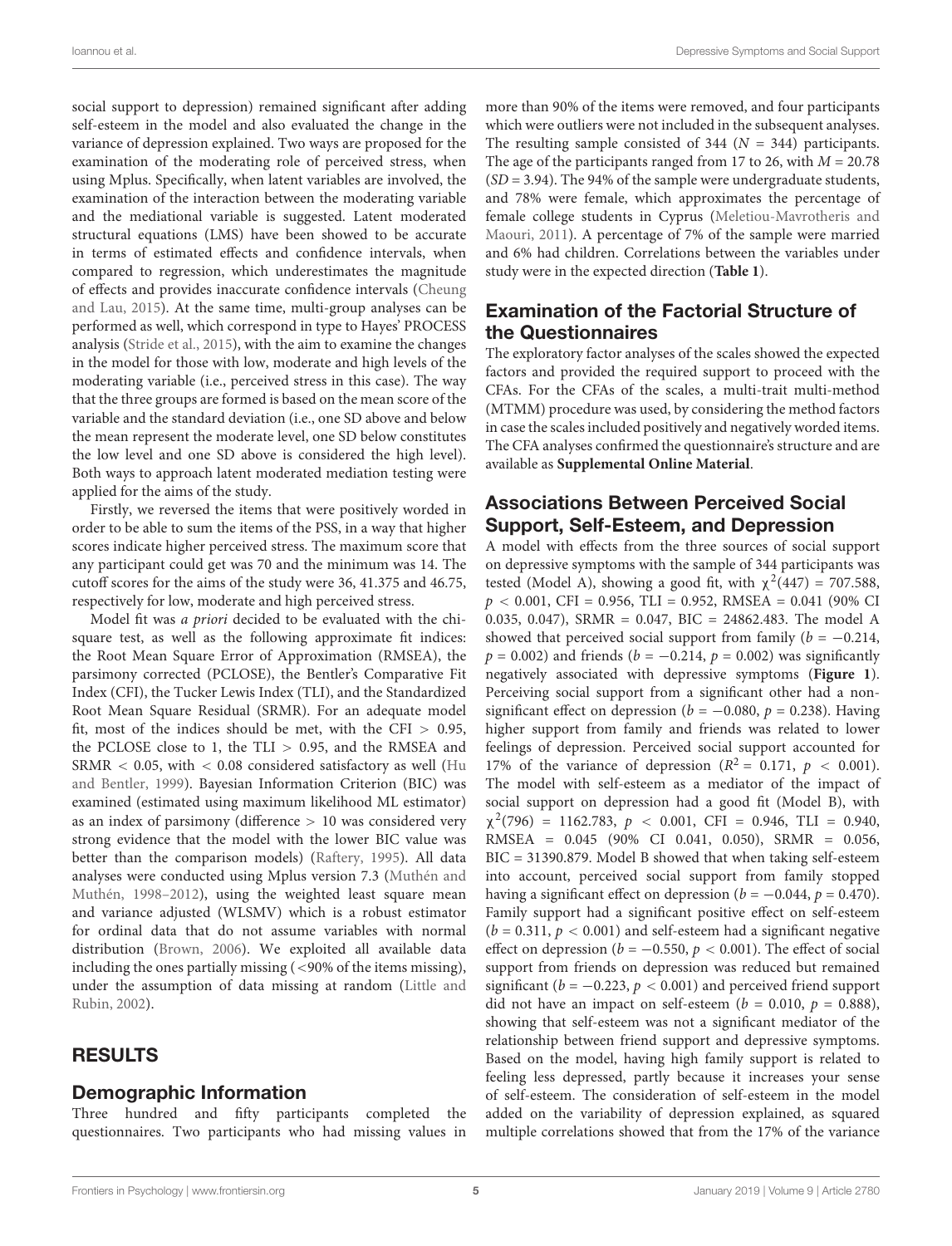#### <span id="page-5-0"></span>TABLE 1 | Correlations between the total scores of the variables under study.

|                                                                                                                            | $\overline{2}$ | 3          | 4          | 5           | 6           |             | 8           |
|----------------------------------------------------------------------------------------------------------------------------|----------------|------------|------------|-------------|-------------|-------------|-------------|
| (1) MSPSS_Family                                                                                                           | $0.405***$     | $0.451***$ | $0.798***$ | $-0.307***$ | $-0.315***$ | $-0.326***$ | $-0.184**$  |
| (2) MSPSS_Friend                                                                                                           |                | $0.429***$ | $0.791***$ | $-0.250***$ | $-0.146**$  | $-0.334***$ | $-0.310***$ |
| (3) MSPSS_Significant other                                                                                                |                |            | $0.769***$ | $-0.142**$  | $-0.145**$  | $-0.262***$ | $-0.224***$ |
| (4) MSPSS_Total                                                                                                            |                |            |            | $-0.261***$ | $-0.303***$ | $-0.394***$ | $-0.309***$ |
| (5) PSS-13 perceived stress                                                                                                |                |            |            |             | $0.619***$  | $0.776***$  | $0.631***$  |
| (6) RSES self-esteem                                                                                                       |                |            |            |             |             | $0.607***$  | $0.585***$  |
| (7) CES-D depressive symptoms                                                                                              |                |            |            |             |             |             | $0.990***$  |
| (8) Modified CES-D (excluded items<br>overlapping with SE and partial<br>correlations provided when controlling<br>for SE) |                |            |            |             |             |             |             |

 $*^{**}p < 0.01, **p < 0.001$ .



<span id="page-5-1"></span>of depression explained by model A, the variance explained by model B increased to 55% ( $R^2 = 0.547$ ,  $p < 0.001$ ). The variance of self-esteem that could be explained by perceived social support was 10% ( $R^2$  = 0.101,  $p <$  0.001). The findings were retained even after controlling for age and gender. After this consideration, the model explained 57% of the variance of depression ( $R^2 = 0.572$ ,  $p < 0.001$ ) and 49% of the variance of self-esteem ( $R^2 = 0.492$ ,  $p \le 0.001$ ). Being older ( $b = 0.179$ ,  $p \le 0.001$ ) and female  $(b = -0.125, p = 0.050)$  was related to higher depression. Relatively, being younger in age ( $b = -0.100$ ,  $p = 0.027$ ) and male ( $b = 0.616$ ,  $p < 0.001$ ) was related to higher self-esteem. Being

male was related to having higher perceptions of social support

from family ( $b = 0.235$ ,  $p < 0.001$ ), friends ( $b = 0.138$ ,  $p < 0.001$ ) and a significant other ( $b = 0.144$ ,  $p = 0.017$ ). Age marginally differentiated only the levels of social support from family, as being older in age was related to lower family support ( $b = 0.113$ ,  $p = 0.046$ ).

# Examination of the Moderating Role of Perceived Stress

The examination of the moderating role of perceived stress, was firstly applied using the interaction terms between the mediating variable (i.e., latent factor of self-esteem) and the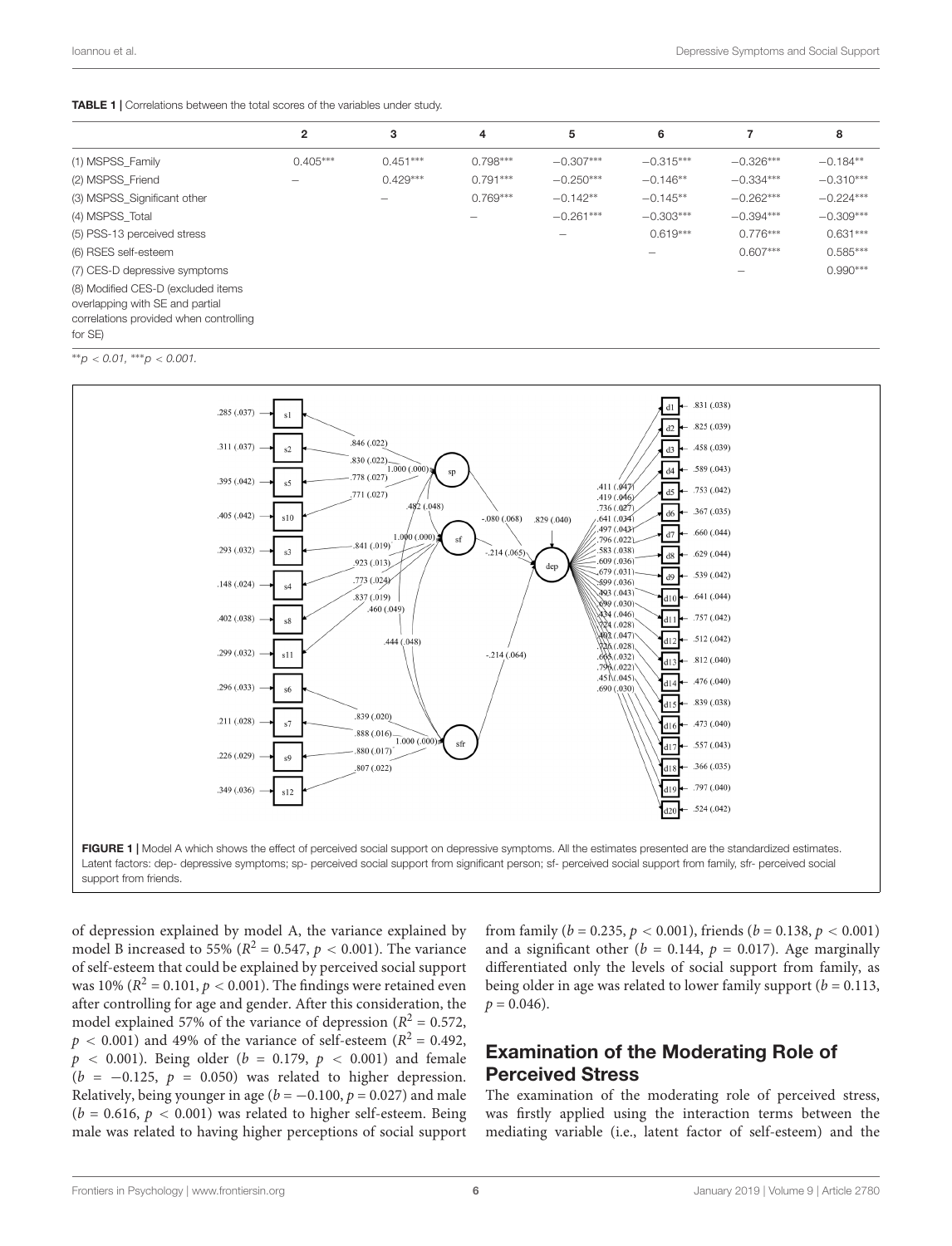moderating variable (i.e., latent factor of perceived stress), after controlling for the effect of the types of perceived social support on depressive symptoms. The interaction term had a significant effect on depressive symptoms ( $b = -0.689$ ,  $p < 0.001$ ) and the log-likelihood change was significant (LL H0 =  $-14885.173$ ,  $p < 0.001$ , BIC = 30687.327). Further examination of the multigroup latent moderated mediation model was conducted, in order to investigate the type of interaction found between selfesteem and perceived stress.

The findings supported that the model reflecting the mediational effect of self-esteem in the relationship between perceived social support and depressive symptoms, was not invariant across all groups (i.e., low, moderate, and high levels of perceived stress). The log-likelihood change was significant (LL H0 =  $-21329.892$ ,  $p < 0.001$ , BIC = 43795.710). Even though the interaction between self-esteem and perceived stress had a significant effect on depressive symptoms ( $b = -0.595$ ,  $p = 0.004$ ), the interaction between perceived social support and perceived stress did not have a similar significant effect  $(b = -0.003, p = 0.852)$ . That is, the direct protective effects of perceived social support on depressive symptoms were not significantly moderated by perceived stress. However, the indirect effects of support on depressive symptoms through self-esteem were differentiated based on the levels of perceived stress. The confidence intervals of the effects on depressive symptoms are presented on **[Table 2](#page-7-0)**.

Social support did not boost self-esteem which could subsequently decrease depressive symptoms to a similar extent for those with low, moderate, and high levels of perceived stress. The effect for those with low levels of stress traversed the zero axis, supporting that the indirect effects were not significant. The effect for those with high levels of perceived stress was significant and the slope was larger, suggesting low impact of perceived social support on self-esteem and low decrease of depressive symptoms under high stress. Doubled levels of perceived social support were needed to produce an increase in self-esteem and a subsequent decrease in depressive symptoms for those with high perceived stress, compared to those with moderate perceived stress. On the other hand, those with moderate levels of perceived stress could experience a rather stable significant effect of perceived social support on self-esteem and of self-esteem on depressive symptoms. The slopes of the indirect effects based on the moderating effects of perceived stress are presented on **[Figure 2](#page-7-1)**.

## **DISCUSSION**

The present study examined self-esteem and perceived stress, as factors explaining, and interacting, respectively, with the effects of perceived social support on depression. Separate examination of the direct effects of different sources of perceived social support, showed that only the social support received from family and friends and not the perceived support from a significant other were negatively related to depressive symptoms. Family and peer support seemed to impact depression through different pathways, as self-esteem was found to be a mediator of the effect of

family support on depressive symptoms, but the same did not stand for peer support. This finding may indicate the differential impact of perceived social support on personal characteristics and might be developmentally sensitive. For example, perceiving social support from friends may not impact on a young adult's self-esteem, as friends' support may be considered more stable, important and granted at this developmental stage [\(Walen and](#page-10-4) [Lachman,](#page-10-4) [2000\)](#page-10-4). In the same line, since the relationships with parents and family are subjected to change and adaptation during college years, continuation or re-establishment of family support might be very powerful during these years, as support from family may not be assumed for the general population of young adults.

There is support for the depression-buffering hypothesis, though the indirect effect of social support on depression through self-esteem is subjected to and moderated by the levels of perceived stress. Our findings suggested that those with high levels of perceived stress perceive very low social support that has subsequently lower benefits on increasing their self-esteem and decreasing their depressive symptoms. This is in line with the finding that perceived social support does not decrease depression in people with anxiety disorders [\(Panayiotou and Karekla,](#page-9-15) [2013\)](#page-9-15). Based on the indirect effect regression slopes, very high levels of perceived social support are needed for people with high levels of stress in order to be able to achieve the protective effects of support on selfesteem and depressive symptoms. People with high levels of stress may be less able to keep contact and tight social connections with other people; thus, keeping others in distance probably because they convey their high stress to their social networks [\(Coyne and Downey,](#page-9-37) [1991\)](#page-9-37). The absence of social connections when stress levels are elevated further prevents people from the opportunity to achieve meaning making that could activate them to deal with depressive symptoms [\(Dulaney et al.,](#page-9-38) [2018\)](#page-9-38). In this framework and having in mind the difference between perceived and actual social support, it is also possible that people with high levels of perceived stress underestimate the social support they receive, and/or are not able to use support in a way that could maximize the benefits for their self-esteem and psychological well-being. It could also be that the increase in their self-esteem is more context-specific when achieved, and not easily transferred and generalized to lower depressive symptoms due to cognitive limitations or errors related to their high levels of stress (e.g., selective attention, intolerance of uncertainty, worry, rumination and catastrophizing, external rather than internal attribution of support and of increased self-esteem).

On the other hand, the effects of perceived social support on self-esteem and depressive symptoms are not significant for those with low perceived stress. That is, people with low stress, may seek less social support, as they might feel more self-competent regardless of the extent of perceived social support. Due to the high comorbidity between depression and anxiety [\(Sowislo and Orth,](#page-9-19) [2013\)](#page-9-19) individuals with low levels of stress may also have lower depression levels, and may not seek social relationships in order to improve their mental health as they feel able to take care of themselves [\(Lepore](#page-9-13)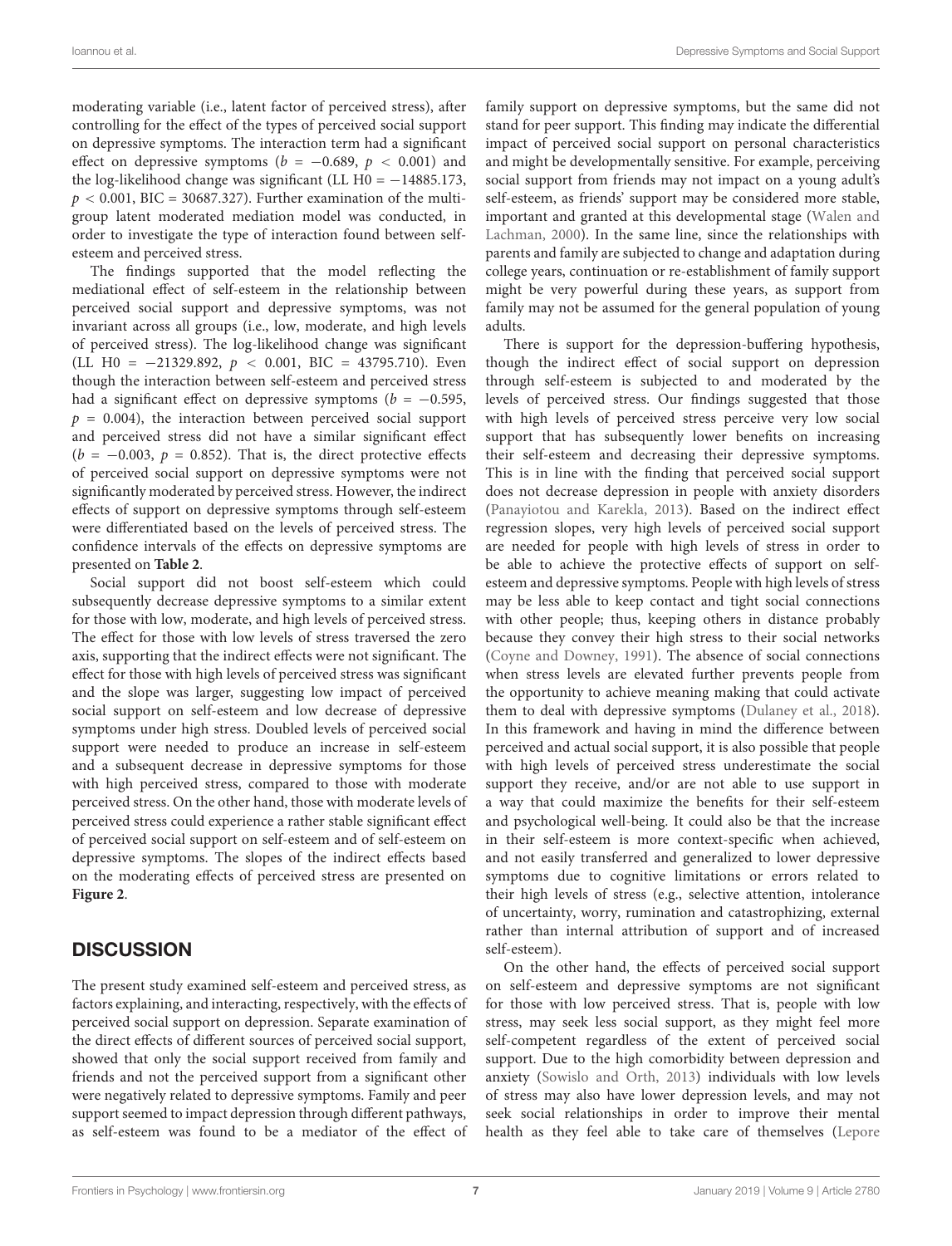#### <span id="page-7-0"></span>TABLE 2 | Confidence intervals of the model results.

|                  | Lower $0.5\%$ | Lower $2.5\%$ | Lower $5\%$ | Estimate | Upper $5%$ | Upper $2.5%$ | Upper $0.5%$ |
|------------------|---------------|---------------|-------------|----------|------------|--------------|--------------|
| Self-esteem      | $-1.686$      | $-1.469$      | $-1.357$    | $-0.777$ | $-0.197$   | $-0.115$     | $-0.065$     |
| <b>SEXPSS</b>    | $-1.133$      | $-1.005$      | $-0.939$    | $-0.595$ | $-0.251$   | $-0.185$     | $-0.057$     |
| Social support   | $-0.126$      | $-0.109$      | $-0.101$    | $-0.086$ | $-0.056$   | $-0.011$     | $-0.003$     |
| Perceived stress | 0.179         | 0.206         | 0.220       | 0.291    | 0.362      | 0.375        | 0.402        |
| <b>SSXPSS</b>    | $-0.049$      | $-0.038$      | $-0.033$    | $-0.003$ | 0.026      | 0.032        | 0.043        |
| Age              | $-0.072$      | $-0.064$      | $-0.060$    | $-0.040$ | $-0.019$   | $-0.015$     | $-0.007$     |
| Gender           | $-0.055$      | $-0.044$      | $-0.038$    | $-0.008$ | 0.023      | 0.029        | 0.040        |
|                  |               |               |             |          |            |              |              |

Only the effects on depressive symptoms are presented. SEXPSS, interaction term between self-esteem and perceived stress; SSXPSS, interaction term between perceived social support and perceived stress.



<span id="page-7-1"></span>[et al.,](#page-9-13) [2008\)](#page-9-13). These individuals may be more independent and autonomous.

People with moderate levels of perceived stress were able to benefit the most from the effects of social support on self-esteem and the increases of self-esteem further lowered their depressive symptoms. Keeping moderate levels of perceived stress may result in effecting self-monitoring to reach out for social support when needed and to recognize the effects of this support for psychological well-being (in terms of self-esteem and depressive symptoms). At the same time, having moderate levels of stress may be related to more objective estimations of the benefits of perceived social support, compared to when having low or high levels of stress (in both of which underestimation or distorted attribution of the need or the benefits of social support is more plausible).

Overall, this study suggests that self-esteem is important in trying to understand the relationship between perceived social support and depression. Self-esteem significantly mediates the relationship between family support and depression, and also moderates the relationship between perceived support from a special person and depression. However, the level of perceived stress is an important parameter that can completely shape the effects of social support on self-esteem

and especially the effects of self-esteem on depressive symptoms. This seems to be also in line with clinical work suggesting limited effect of, or need for longer, treatment of depression when there are comorbid anxiety disorders, regardless of the existence of a social support network [\(Doss and Weisz,](#page-9-39) [2006\)](#page-9-39).

Even though the significant direct effects of perceived social support on depression were retained, the moderated mediation found suggests the complex effects of perceived stress on the mechanisms interplaying between social support and depressive symptoms. Consideration of the moderating effects of stress on the interplaying mechanisms is very important, especially when having in mind the significant increase offered by self-esteem in the present study in regard to the explained variance of depressive symptoms.

## Limitations

One limitation of our study is the over-representation of female participants. This is a common problem in studies using college population. However, gender was inserted in the models as a covariate, in order to account for the effects of the over-representation of females. Another limitation is that other potentially moderating factors were not measured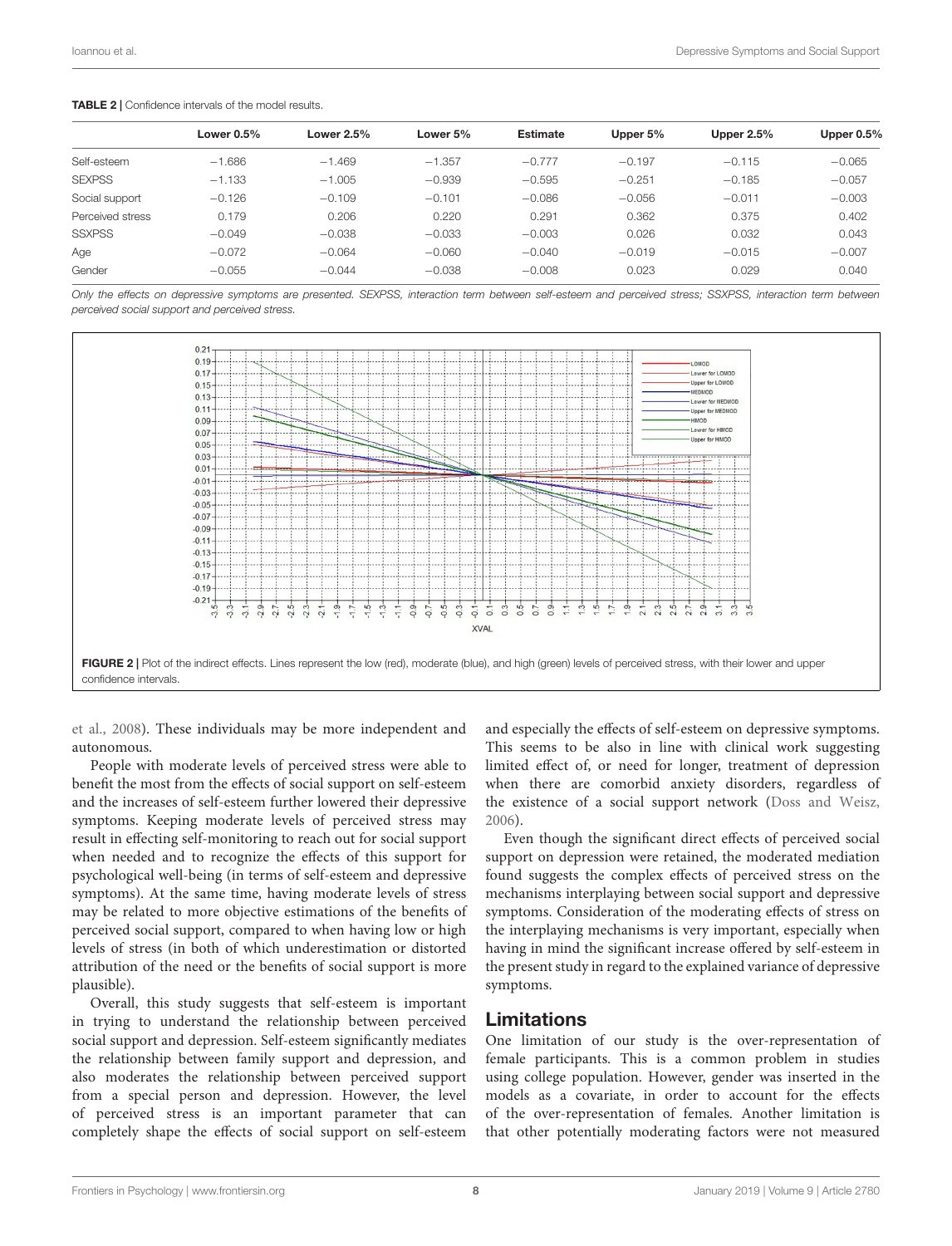and should be explored in the future, such as socio-economic status, physical illness, and history of mental health problems. The findings of this study might be culture-specific, as family bonds are considered considerably strong in this population (e.g., [Georgiou,](#page-9-40) [1996\)](#page-9-40). The cross-sectional design of the study limits the conclusions that could be drawn regarding the bidirectionality of the effects between perceived social support and depression. However, the direction of effects was based on the findings of a pilot study on a college population, as it was found that the reversed pathway from depression to perceived social support produced standardized estimates of lower significance and magnitude. Also, this is the first study using the stress-buffering hypothesis to assess how stress relates to social support and depression and suggests that a longitudinal study investigating this further is feasible and necessary. Importantly, one should note that the population was non-clinical. Due to the use of a college sample, one should be cautious with the interpretation of the findings as evidence for depressive symptoms, instead of evidence for clinicallydiagnosed depression. More research is needed to investigate if the protective effects of perceived social support could be generalized to clinical populations struggling with depression. The use of MSPSS which is scored on a seven-point scale potentially increases the risk for extreme response style (ERS). However, not enough support for ERS was provided based on the data, as the scale had good psychometric properties, the correlations between the items were in the appropriate range, and the proportion of individuals with consistent extreme responses was low (<25%). Lastly, the moderated mediation using the multi-group approach for low, moderate, and high stress was applied using the latent factor for social support from all three sources of family, friends, and significant person. Due to the complexity of the moderated mediation models, concurrent examination of the effects using all three latent social support sources is not advisable (e.g., [Muthén and Muthén,](#page-9-33) [1998–2012\)](#page-9-33).

## **CONCLUSION**

The present study adds to the literature investigating the interrelations between perceived social support, perceived stress, self-esteem, and depression. We employed latent structural equation modeling to concurrently test mediating and moderating effects while accounting for the measurement error. With this analysis, we avoided type I error implicated in previous studies that had tested various models to separately test the effects of different social support sources on different mental health outcomes. The use of a multidimensional measure of perceived social support adds to the strengths of the study, as it allowed the distinct investigation of the role of each perceived social support source.

Clinical implications of this study are relevant to the development of interventions for mild to moderate depressive symptoms during college years that involve a considerable degree of family communication and support. Practical suggestions to families during college years should not be discarded, as

family support during college seems to enhance self-esteem and potentially decrease any negative self-evaluations they have and subsequently depressive symptoms. At the prevention level, our findings show the need to educate families to remain close to their offspring even when they are in the developmental stage of early adulthood and are becoming more autonomous, and to keep using parental practices that may increase selfesteem, such as quality communication showing interest for their lives away from home and trust for their personal choices, emotional availability under periods of stress, and positive reinforcement. Theories of popularity-socialization may help further understand this transition and the role of support in coping with depressive symptoms [\(Reynolds and Crea,](#page-9-41) [2015\)](#page-9-41).

Important implications stem from the findings of the moderating effect of perceived stress, and its interactions with self-esteem and perceived social support. Stress management and practice on relaxation techniques may need to be applied first in cases with comorbid depressive and anxious symptomatology, before dealing with depression symptoms, low self-esteem, and/or negative self- and others- evaluations. Even though social support may be beneficial even when under high levels of stress, double levels of perceived support are needed to achieve its protective effects, compared to when having moderate levels of stress. Therefore, working with stress management before depressive symptoms may provide skills (e.g., realistic estimation of risk, de-catastrophizing) that will enhance the empowering effects of social support on self-esteem and subsequently on lowering depressive symptoms. After effective stress management, youths can become more functional and motivated to work with their depressive symptoms.

Future longitudinal studies investigating other mechanisms apart from self-esteem through which perceived social support can impact depressive symptoms, need to consider the potentially moderating role of perceived stress. Also, the examination of multiple sources of perceived social support is important. Implementation of similar latent moderated mediation models with clinical populations with depression is highly recommended for future investigations. The findings of the present study have provided important pilot evidence for non-clinically elevated depressive symptoms that could drive research toward this direction.

## AUTHOR CONTRIBUTIONS

AK and MS conceived and designed the study. MS and MI coordinated the collection of data. MI analyzed the data and prepared the first manuscript. All authors provided critical comments and approved submission.

## <span id="page-8-0"></span>SUPPLEMENTARY MATERIAL

The Supplementary Material for this article can be found online at: [https://www.frontiersin.org/articles/10.3389/fpsyg.2018.](https://www.frontiersin.org/articles/10.3389/fpsyg.2018.02780/full#supplementary-material) [02780/full#supplementary-material](https://www.frontiersin.org/articles/10.3389/fpsyg.2018.02780/full#supplementary-material)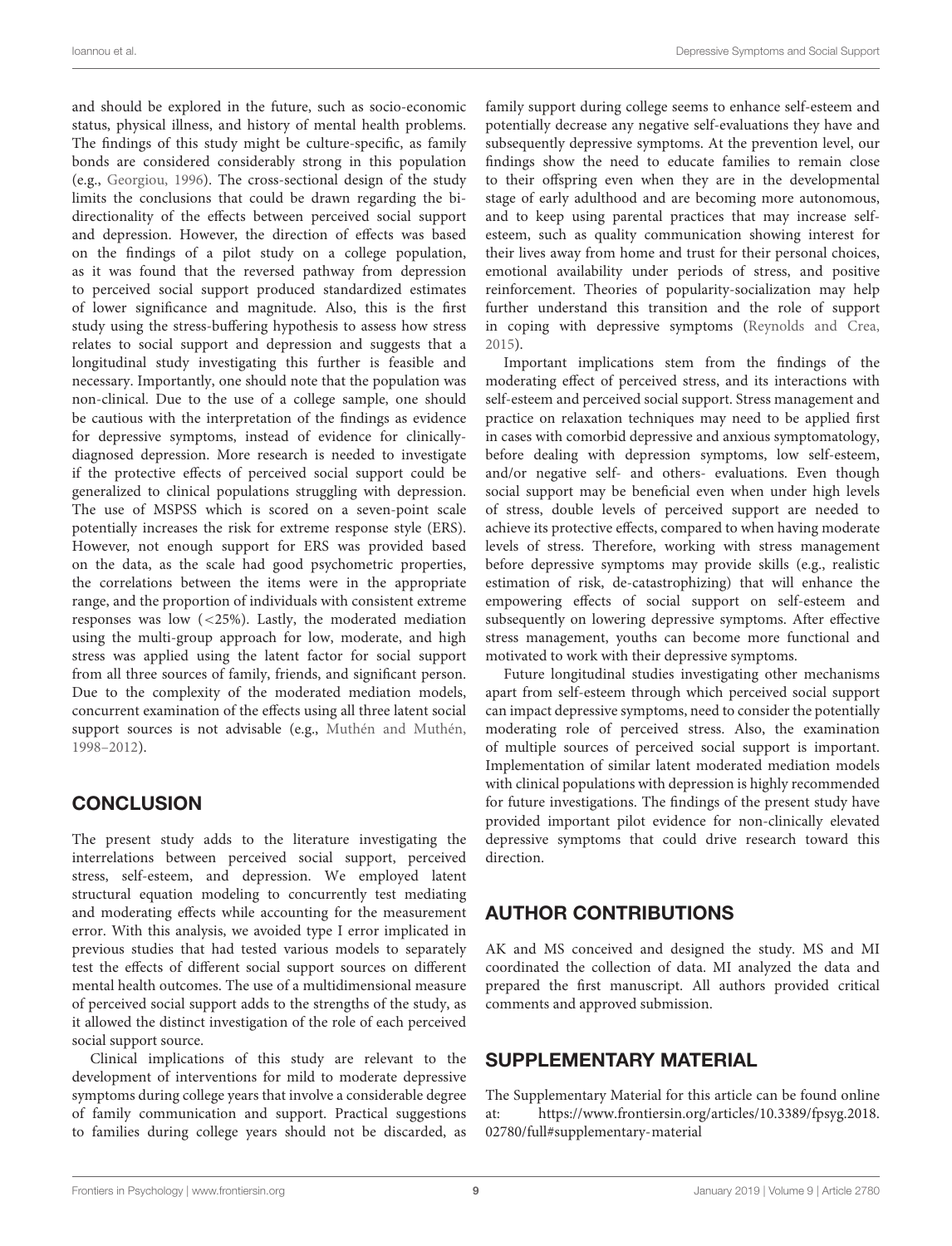## **REFERENCES**

- <span id="page-9-27"></span>Andreou, E., Alexopoulos, E. C., Lionis, C., Varvogli, L., Gnardellis, C., Chrousos, G. P., et al. (2011). Perceived stress scale: reliability and validity study in Greece. Int. J. Environ. Res. Public Health 8, 3287–3298. [doi: 10.3390/ijerph808](https://doi.org/10.3390/ijerph8083287) [3287](https://doi.org/10.3390/ijerph8083287)
- <span id="page-9-1"></span>Armstrong, S., and Oomen-Early, J. (2009). Social connectedness, self-esteem, and depression symptomatology among collegiate athletes versus nonathletes. J. Am. College Health 57, 521–526. [doi: 10.3200/JACH.57.5.](https://doi.org/10.3200/JACH.57.5.521-526) [521-526](https://doi.org/10.3200/JACH.57.5.521-526)
- <span id="page-9-14"></span>Bolger, N. (2014). Receiving support as a mixed blessing: evidence for dual effects of support on psychological outcomes. J. Pers. Soc. Psychol. 94, 824–838. [doi: 10.1037/0022-3514.94.5.824.Receiving](https://doi.org/10.1037/0022-3514.94.5.824.Receiving)
- <span id="page-9-34"></span>Brown, T. (2006). Confirmatory Factor Analysis for Applied Research. New York, NY: Guildford.
- <span id="page-9-20"></span>Budge, S. L., Adelson, J. L., and Howard, K. A. S. (2013). Anxiety and depression in transgender individuals: the roles of transition status, loss, social support, and coping. J. Consult. Clin. Psychol. 81, 545–557. [doi: 10.1037/a0031774](https://doi.org/10.1037/a0031774)
- <span id="page-9-18"></span>Burton, E., Stice, E., and Seeley, J. R. (2004). A prospective test of the stress-buffering model of depression in adolescent girls: no support once again. J. Consult. Clin. Psychol. 72, 689–697. [doi: 10.1037/0022-006X.72.](https://doi.org/10.1037/0022-006X.72.4.689) [4.689](https://doi.org/10.1037/0022-006X.72.4.689)
- <span id="page-9-29"></span>Byrne, B. M. (2009). Structural Equation Modeling with AMOS: Basic Concepts, Applications, and Programming, 2nd Edn. New York, NY: Routledge.
- <span id="page-9-30"></span>Cheung, G. W., and Lau, R. S. (2015). Accuracy of parameter estimates and confidence intervals in moderated mediation models: a comparison of regression and latent moderated structural equations. Organ. Res. Methods 20, 746–769. [doi: 10.1177/1094428115595869](https://doi.org/10.1177/1094428115595869)
- <span id="page-9-6"></span>Choenarom, C., Williams, R. A., and Hagerty, B. M. (2005). The role of sense of belonging and social support on stress and depression in individuals with depression. Arch. Psychiatr. Nurs. 19, 18–29. [doi: 10.1016/j.apnu.2004.](https://doi.org/10.1016/j.apnu.2004.11.003) [11.003](https://doi.org/10.1016/j.apnu.2004.11.003)
- <span id="page-9-25"></span>Cohen, S., Kamarck, T., and Mermelstein, R. (1983). A global measure of perceived stress. J. Health Soc. Behav. 24, 385–396. [doi: 10.2307/213](https://doi.org/10.2307/2136404) [6404](https://doi.org/10.2307/2136404)
- <span id="page-9-37"></span>Coyne, J. C., and Downey, G. (1991). Social factors and psychopathology: stress, social support, and coping processes. Ann. Rev. Psychol. 42, 401–425. [doi: 10.](https://doi.org/10.1146/annurev.ps.42.020191.002153) [1146/annurev.ps.42.020191.002153](https://doi.org/10.1146/annurev.ps.42.020191.002153)
- <span id="page-9-39"></span>Doss, A. J., and Weisz, J. R. (2006). Syndrome co-occurrence and treatment outcomes in youth mental health clinics. J. Consult. Clin. Psychol. 74, 416–425. [doi: 10.1037/0022-006X.74.3.416](https://doi.org/10.1037/0022-006X.74.3.416)
- <span id="page-9-38"></span>Dulaney, E. S., Graupmann, V., Grant, K. E., Adam, E. K., and Chen, E. (2018). Taking on the stress-depression link: meaning as a resource in adolescence. J. Adolesc. 65, 39–49. [doi: 10.1016/j.adolescence.2018.02.011](https://doi.org/10.1016/j.adolescence.2018.02.011)
- <span id="page-9-11"></span>Feeney, B. C., and Collins, N. L. (2014). A new look at social support: a theoretical perspective on thriving through relationships. Pers. Soc. Psychol. Rev. 1, 1–35. [doi: 10.1177/1088868314544222](https://doi.org/10.1177/1088868314544222)
- <span id="page-9-22"></span>Fountoulakis, K., Iacovides, A., Kleanthous, S., Samolis, S., Kaprinis, S. G., Sitzoglou, K., et al. (2001). Reliability, validity and psychometric properties of the Greek translation of the center for epidemiological studies-depression (CES-D) scale. BMC Psychiatry 1:3. [doi: 10.1186/1471-244X-1-3](https://doi.org/10.1186/1471-244X-1-3)
- <span id="page-9-40"></span>Georgiou, S. N. (1996). Parental involvement: definition and outcomes. Soc. Psychol. Educ. 1, 189–209. [doi: 10.1007/BF02339890](https://doi.org/10.1007/BF02339890)
- <span id="page-9-28"></span>Hranov, L. G. (2007). Comorbid anxiety and depression: illumination of a controversy. Int. J. Psychiatry Clin. Pract. 11, 171–189. [doi: 10.1080/](https://doi.org/10.1080/13651500601127180) [13651500601127180](https://doi.org/10.1080/13651500601127180)
- <span id="page-9-31"></span>Hu, L., and Bentler, P. M. (1999). Cutoff criteria for fit indexes in covariance structure analysis: conventional criteria versus new alternatives. Struct. Equ. Model. 6, 1–55. [doi: 10.1080/10705519909540118](https://doi.org/10.1080/10705519909540118)
- <span id="page-9-9"></span>Kleiman, E. M., and Riskind, J. H. (2012). Utilized social support and self-esteem mediate the relationship between perceived social support and suicide ideation. Crisis 34, 42–49. [doi: 10.1027/0227-5910/a000159](https://doi.org/10.1027/0227-5910/a000159)
- <span id="page-9-5"></span>Lakey, B., and Cohen, S. (2000). Social Support and Theory. In Social Support Measurement and Intervention: Theory. In Social Support Measurement and Intervention: A Guide for Health and Social Scientists. Available at: http://www.psy.cmu.edu/∼[scohen/Lakey%20%26%20Cohen%20\(2000\).pdf](http://www.psy.cmu.edu/~scohen/Lakey%20%26%20Cohen%20(2000).pdf)
- <span id="page-9-17"></span>Lakey, B., and Cronin, A. (2008). Low Social Support and Major Depression: Research, Theory and Methodological Issues. In Risk Factors in

Depression. Available at: [https://www.sciencedirect.com/science/article/](https://www.sciencedirect.com/science/article/pii/B9780080450780000174) [pii/B9780080450780000174](https://www.sciencedirect.com/science/article/pii/B9780080450780000174)

- <span id="page-9-16"></span>Lakey, B., and Orehek, E. (2011). Relational regulation theory: a new approach to explain the link between perceived social support and mental health. Psychol. Rev. 118, 482–495. [doi: 10.1037/a0023477](https://doi.org/10.1037/a0023477)
- <span id="page-9-7"></span>Lakey, B., and Rhodes, G. (2015). The social regulation of affect and self-esteem among opiate-dependent adults. Pers. Relat. 22, 111–121. [doi: 10.1111/pere.](https://doi.org/10.1111/pere.12066) [12066](https://doi.org/10.1111/pere.12066)
- <span id="page-9-26"></span>Lee, E.-H. (2012). Review of the psychometric evidence of the perceived stress scale. Asian Nurs. Res. 6, 121–127. [doi: 10.1016/j.anr.2012.08.004](https://doi.org/10.1016/j.anr.2012.08.004)
- <span id="page-9-8"></span>Lee, C., Dickson, D. A., Conley, C. S., and Holmbeck, G. N. (2014). A closer look at self-esteem, perceived social support, and coping strategy: a prospective study of depressive symptomatology across the transition to college. J. Soc. Clin. Psychol. 33, 560–585. [doi: 10.1521/jscp.2014.33.6.560](https://doi.org/10.1521/jscp.2014.33.6.560)
- <span id="page-9-13"></span>Lepore, S. J., Glaser, D. B., and Roberts, K. J. (2008). On the positive relation between received social support and negative affect: a test of the triage and self-esteem threat models in women with breast cancer. Psychooncology 17, 1210–1215. [doi: 10.1002/pon.1347](https://doi.org/10.1002/pon.1347)
- <span id="page-9-35"></span>Little, R. J., and Rubin, D. B. (2002). Statistical Analysis With Missing Data, 2nd Edn. New York, NY: Wiley Series in Probability and Statistics. [doi: 10.1002/](https://doi.org/10.1002/9781119013563) [9781119013563](https://doi.org/10.1002/9781119013563)
- <span id="page-9-10"></span>Marshall, S. L., Parker, P. D., Ciarrochi, J., and Heaven, P. C. L. (2014). Is selfesteem a cause or consequence of social support? A 4-year longitudinal study. Child Dev. 85, 1275–1291. [doi: 10.1111/cdev.12176](https://doi.org/10.1111/cdev.12176)
- <span id="page-9-36"></span>Meletiou-Mavrotheris, M., and Maouri, C. (2011). Academic and Career Development of Young Cypriot Females: Opening Alternative Paths. Mapping the Gender Equality: Research and Practices, The National and International Perspective. Available at: [https://www.ucy.ac.cy/unesco/documents/unesco/](https://www.ucy.ac.cy/unesco/documents/unesco/Articles_2010-2010_conference/Meletiou_Maouri_paper.pdf) [Articles\\_2010-2010\\_conference/Meletiou\\_Maouri\\_paper.pdf](https://www.ucy.ac.cy/unesco/documents/unesco/Articles_2010-2010_conference/Meletiou_Maouri_paper.pdf)
- <span id="page-9-33"></span>Muthén, L. K., and Muthén, B. O. (1998–2012). Mplus User's Guide, 7th Edn. Los Angeles, CA: Muthén & Muthén.
- <span id="page-9-15"></span>Panayiotou, G., and Karekla, M. (2013). Perceived social support helps, but does not buffer the negative impact of anxiety disorders on quality of life and perceived stress. Soc. Psychiatry Psychiatr. Epidemiol. 48, 283–294. [doi: 10.1007/](https://doi.org/10.1007/s00127-012-0533-6) [s00127-012-0533-6](https://doi.org/10.1007/s00127-012-0533-6)
- <span id="page-9-24"></span>Panayiotou, G., and Papageorgiou, M. (2007). Depressed mood: the role of negative thoughts, self-consciousness, and sex role stereotypes. Int. J. Psychol. 42, 289–296. [doi: 10.1080/00207590701318389](https://doi.org/10.1080/00207590701318389)
- <span id="page-9-21"></span>Radloff, L. (1977). The CED-D scale: a self-report depression scale for research in the general population. Appl. Psychol. Meas. 1, 385–401. [doi: 10.1177/](https://doi.org/10.1177/014662167700100306) [014662167700100306](https://doi.org/10.1177/014662167700100306)
- <span id="page-9-32"></span>Raftery, A. E. (1995). Bayesian model selection in social research. Sociol. Methodol. 25, 111–163. [doi: 10.2307/271063](https://doi.org/10.2307/271063)
- <span id="page-9-2"></span>Rawana, J. S. (2013). The relative importance of body change strategies, weight perception, perceived social support, and self-esteem on adolescent depressive symptoms: longitudinal findings from a national sample. J. Psychosom. Res. 75, 49–54. [doi: 10.1016/j.jpsychores.2013.](https://doi.org/10.1016/j.jpsychores.2013.04.012) [04.012](https://doi.org/10.1016/j.jpsychores.2013.04.012)
- <span id="page-9-41"></span>Reynolds, A. D., and Crea, T. M. (2015). Peer influence processes for youth delinquency and depression. J. Adolesc. 43, 83–95. [doi: 10.1016/j.adolescence.](https://doi.org/10.1016/j.adolescence.2015.05.013) [2015.05.013](https://doi.org/10.1016/j.adolescence.2015.05.013)
- <span id="page-9-23"></span>Rosenberg, M. (1965). Society and the Adolescent Self-Image. Princeton, NJ: Princeton University Press.
- <span id="page-9-12"></span>Seidman, G., Shrout, P. E., and Bolger, N. (2006). Why is enacted social support associated with increased distress? Using simulation to test two possible sources of spuriousness. Pers. Soc. Psychol. Bull. 32, 52–65. [doi: 10.1177/](https://doi.org/10.1177/0146167205279582) [0146167205279582](https://doi.org/10.1177/0146167205279582)
- <span id="page-9-0"></span>Siedlecki, K. L., Salthouse, T. A., Oishi, S., and Jeswani, S. (2014). The relationship between social support and subjective well-being across age. Soc. Indicat. Res. 117, 561–576. [doi: 10.1007/s11205-013-0361-4](https://doi.org/10.1007/s11205-013-0361-4)
- <span id="page-9-3"></span>Singh, A. P., and Dubey, A. P. (2015). Role of social support as a mediator in negative stressful life event and somatic complaints of managerial personnel. Indian J. Posit. Psychol. 6, 249–254.
- <span id="page-9-19"></span>Sowislo, J. F., and Orth, U. (2013). Does low self-esteem predict depression and anxiety? A meta-analysis of longitudinal studies. Psychol. Bull. 139, 213–240. [doi: 10.1037/a0028931](https://doi.org/10.1037/a0028931)
- <span id="page-9-4"></span>Starr, L. R., Hammen, C., Connolly, N. P., and Brennan, P. A. (2014). Does relational dysfunction mediate the association between anxiety disorders and